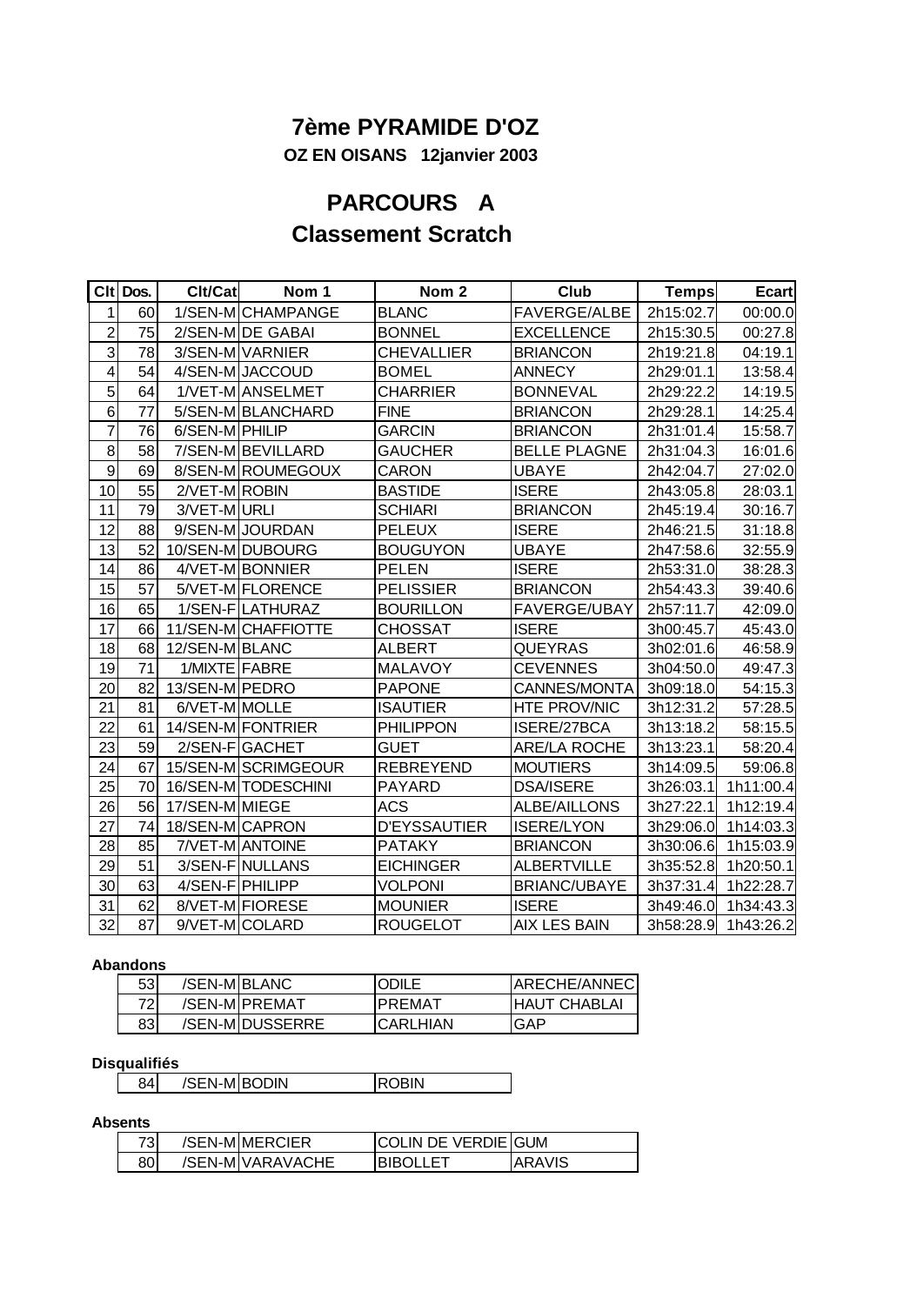## **COURSE DE SKI DE MONTAGNE - 7ème PYRAMIDE D'OZ**

**Station de OZ-en-OISANS - dimanche 12 janvier 2003 (1 jour)**

# **PARCOURS A (par équipe de 2)**

### **Classement Scratch**

Dénivelé de la course : 2 000 m

|                | CIt Dos. | Clt/Cat | Nom 1 Prénom 1                 | Nom 2 Prénom 2              | Club                | <b>Temps</b> | <b>Ecart</b> |
|----------------|----------|---------|--------------------------------|-----------------------------|---------------------|--------------|--------------|
|                | 60       |         | 1/SEN-M CHAMPANGE Cyril        | <b>BLANC Bertrand</b>       | <b>FAVERGE/ALBE</b> | 2h15:02.7    | 00:00.0      |
| $\overline{2}$ | 75       |         | 2/SEN-M DE GABAI Daniel        | <b>BONNEL Lionel</b>        | <b>EXCELLENCE</b>   | 2h15:30.5    | 00:27.8      |
| 3              | 78       |         | 3/SEN-M VARNIER David          | <b>CHEVALLIER Stéphane</b>  | <b>BRIANCON</b>     | 2h19:21.8    | 04:19.1      |
| 4              | 54       |         | 4/SEN-M JACCOUD Lionel         | <b>BOMEL François</b>       | <b>ANNECY</b>       | 2h29:01.1    | 13:58.4      |
| 5              | 64       |         | 1/VET-M ANSELMET Fabien        | <b>CHARRIER Denis</b>       | <b>BONNEVAL</b>     | 2h29:22.2    | 14:19.5      |
| 6              | 77       |         | 5/SEN-M BLANCHARD Lionel       | <b>FINE Gilles</b>          | <b>BRIANCON</b>     | 2h29:28.1    | 14:25.4      |
| $\overline{7}$ | 76       |         | 6/SEN-M PHILIP Pascal          | <b>GARCIN Christian</b>     | <b>BRIANCON</b>     | 2h31:01.4    | 15:58.7      |
| 8              | 58       |         | 7/SEN-M BEVILLARD Bruno        | <b>GAUCHER Manu</b>         | <b>BELLE PLAGNE</b> | 2h31:04.3    | 16:01.6      |
| 9              | 69       |         | 8/SEN-M ROUMEGOUX Paul         | <b>CARON Vincent</b>        | <b>UBAYE</b>        | 2h42:04.7    | 27:02.0      |
| 10             | 55       |         | 2/VET-M ROBIN Jean-Marc        | <b>BASTIDE Alain</b>        | <b>ISERE</b>        | 2h43:05.8    | 28:03.1      |
| 11             | 79       |         | 3/VET-MURLI Pierre             | <b>SCHIARI Alain</b>        | <b>BRIANCON</b>     | 2h45:19.4    | 30:16.7      |
| 12             | 88       |         | 9/SEN-M JOURDAN André          | <b>PELEN Tom</b>            | <b>ISERE</b>        | 2h46:21.5    | 31:18.8      |
| 13             | 52       |         | 10/SEN-M DUBOURG Laurent       | <b>BOUGUYON Gaël</b>        | UBAYE               | 2h47:58.6    | 32:55.9      |
| 14             | 86       |         | 4/VET-M BONNIER Mathieu        | <b>PELEN Roch</b>           | <b>ISERE</b>        | 2h53:31.0    | 38:28.3      |
| 15             | 57       |         | 5/VET-M FLORENCE Didier        | <b>PELISSIER Gérard</b>     | <b>BRIANCON</b>     | 2h54:43.3    | 39:40.6      |
| 16             | 65       |         | 1/SEN-FLATHURAZ Véronique      | <b>BOURILLON Nathalie</b>   | <b>FAVERGE/UBAY</b> | 2h57:11.7    | 42:09.0      |
| 17             | 66       |         | 11/SEN-MCHAFFIOTTE Laurent     | <b>CHOSSAT Cyril</b>        | <b>ISERE</b>        | 3h00:45.7    | 45:43.0      |
| 18             | 68       |         | 12/SEN-M BLANC Mathias         | <b>ALBERT Sébastien</b>     | <b>QUEYRAS</b>      | 3h02:01.6    | 46:58.9      |
| 19             | 71       |         | 1/MIXTE FABRE Laurent          | <b>MALAVOY Valentine</b>    | <b>CEVENNES</b>     | 3h04:50.0    | 49:47.3      |
| 20             | 82       |         | 13/SEN-M PEDRO Claude          | <b>PAPONE Renaud</b>        | <b>CANNES/MONTA</b> | 3h09:18.0    | 54:15.3      |
| 21             | 81       |         | 6/VET-M MOLLE Dominique        | <b>ISAUTIER Philippe</b>    | <b>HTE PROV/NIC</b> | 3h12:31.2    | 57:28.5      |
| 22             | 61       |         | 14/SEN-M FONTRIER Dimitri      | <b>PHILIPPON Pascal</b>     | <b>ISERE/27BCA</b>  | 3h13:18.2    | 58:15.5      |
| 23             | 59       |         | 2/SEN-FIGACHET Laetitia        | <b>GUET Sandrine</b>        | <b>ARE/LA ROCHE</b> | 3h13:23.1    | 58:20.4      |
| 24             | 67       |         | 15/SEN-M SCRIMGEOUR Carron     | <b>REBREYEND Bruno</b>      | <b>MOUTIERS</b>     | 3h14:09.5    | 59:06.8      |
| 25             | 70       |         | 16/SEN-M TODESCHINI Jérôme     | PAYARD Sylvain              | <b>DSA/ISERE</b>    | 3h26:03.1    | 1h11:00.4    |
| 26             | 56       |         | 17/SEN-M MIEGE Philippe        | ACS Grégory                 | ALBE/AILLONS        | 3h27:22.1    | 1h12:19.4    |
| 27             | 74       |         | 18/SEN-M CAPRON Alain          | <b>D'EYSSAUTIER Laurent</b> | <b>ISERE/LYON</b>   | 3h29:06.0    | 1h14:03.3    |
| 28             | 85       |         | <b>7/VET-M ANTOINE Mathieu</b> | <b>PATAKY Claude</b>        | <b>BRIANCON</b>     | 3h30:06.6    | 1h15:03.9    |
| 29             | 51       |         | 3/SEN-FINULLANS Marie-Paule    | <b>EICHINGER Cécile</b>     | <b>ALBERTVILLE</b>  | 3h35:52.8    | 1h20:50.1    |
| 30             | 63       |         | 4/SEN-FIPHILIPP Corinne        | <b>VOLPONI Muriel</b>       | <b>BRIANC/UBAYE</b> | 3h37:31.4    | 1h22:28.7    |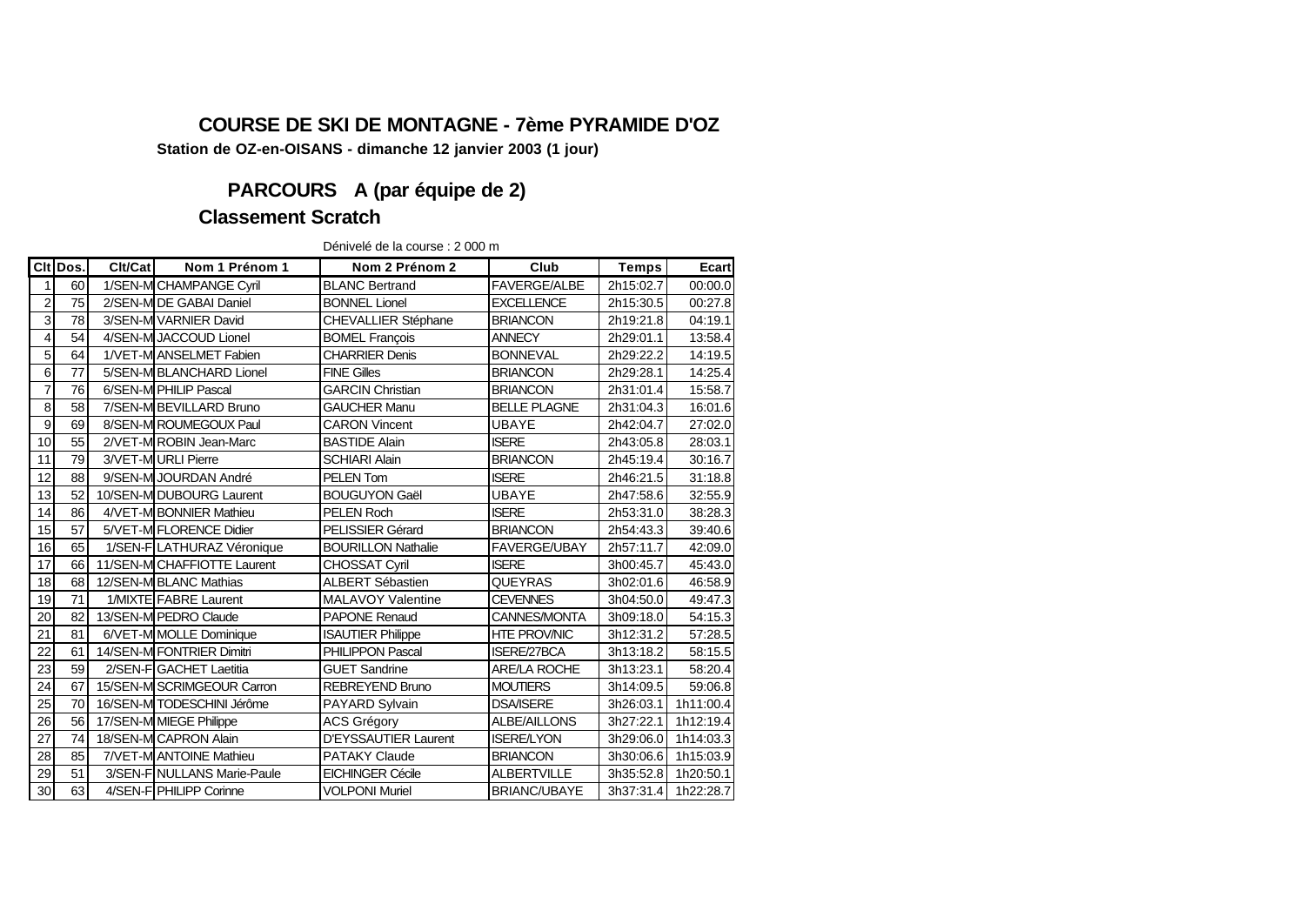| 31 | $\sim$<br>٥z   | 8/VE<br>-M            | <b>FIORESE</b><br>-Marie<br>Jean | <b>MOUNIER</b><br>Patrick      | <b>ISEDE</b><br><b>IDERE</b>   | 3h49:46.0 | 1h34:43.3 |
|----|----------------|-----------------------|----------------------------------|--------------------------------|--------------------------------|-----------|-----------|
| 32 | 0 <sub>7</sub> | $9$ $NF$<br>-M<br>.,, | ` ARL<br>Hervé                   | Alair<br>ΙR<br>'JGE<br>.<br>-- | <b>BAIN</b><br>AIX<br>∴⊏ଦ<br>ᅩ | 3h58:28.5 | 1h43:26.2 |

### **Abandons**

| 53 I | /SEN-MIBLANC Yannick   | ODILE Nicolas          | ARECHE/ANNEC        |  |
|------|------------------------|------------------------|---------------------|--|
| 721  | /SEN-MIPREMAT Martial  | <b>PREMAT Francois</b> | <b>HAUT CHABLAI</b> |  |
| 83 I | /SEN-MIDUSSERRE Julien | ICARLHIAN Mathieu      | IGAP                |  |

#### **Disqualifiés**

| 84 | :N-MI<br>◡ | Pascal<br><b>JODIN</b> | <b>OBIN</b><br>Franck<br>∙ю | 0000<br>⊣ DF<br>sportive<br>Renault<br>. Entente<br>$^{\prime}$<br>UUSL |
|----|------------|------------------------|-----------------------------|-------------------------------------------------------------------------|
|----|------------|------------------------|-----------------------------|-------------------------------------------------------------------------|

#### **Absents**

| 731  | /SEN-MIMERCIER Christophe  | <b>ICOLIN DE VERDIE Vincent</b> | <b>GUM</b>    |
|------|----------------------------|---------------------------------|---------------|
| 80 l | /SEN-MIVARAVACHE Sébastien | <b>BIBOLLET Patrice</b>         | <b>ARAVIS</b> |